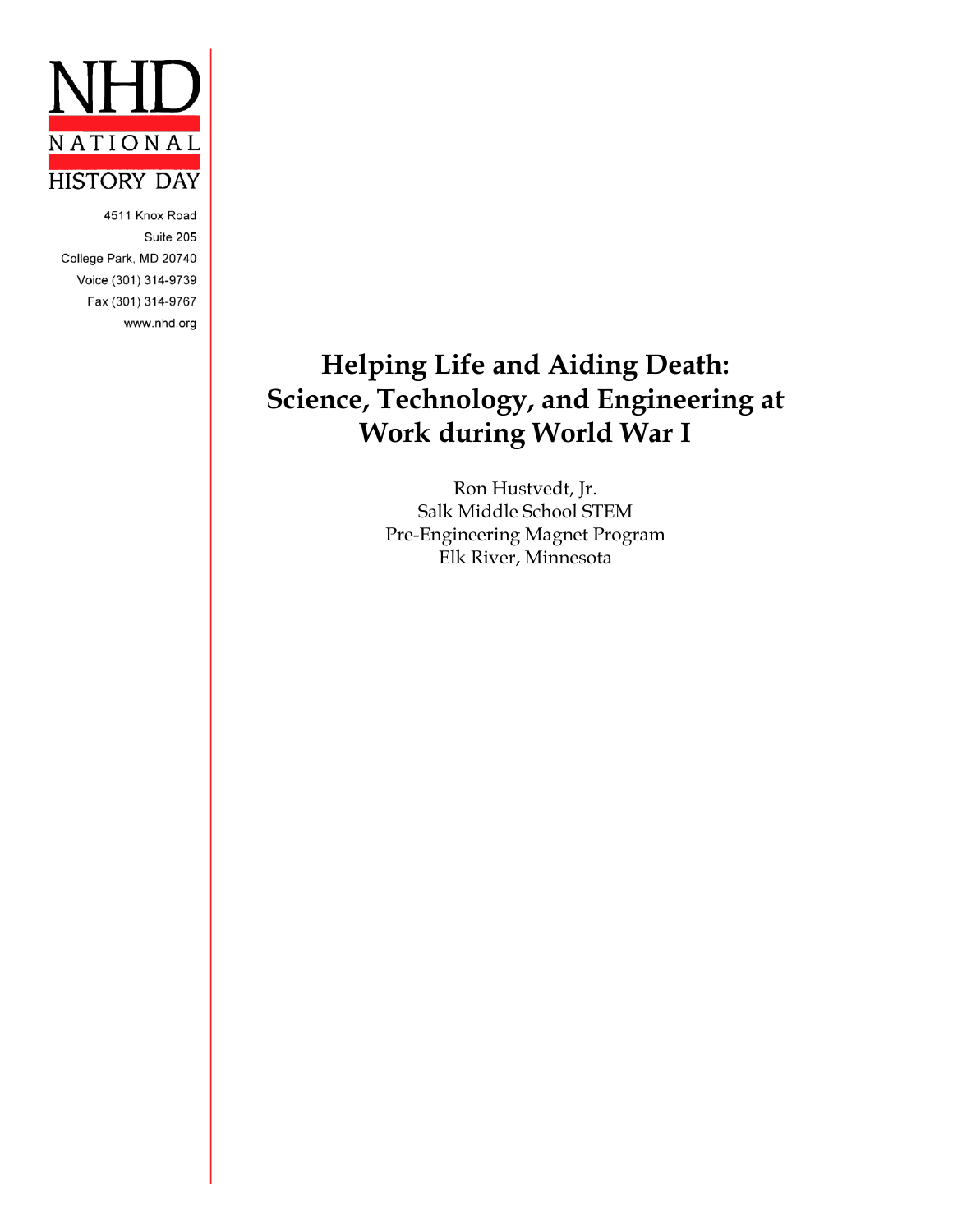### **Grade Level***:*

 $6 - 8$ 

## **Objectives:**

At the conclusion of this lesson, students will be able to

- Collect information about World War I era technological innovations from the Smithsonian collection
- Analyze each innovation using part of the engineering design process to determine the necessity of the innovation on the battlefield
- Defend a statement about the high level of casualties during World War I

## **Guiding Question:**

How does the engineering process advance innovations in warfare to enable a nation to better engage in war while also contributing to a higher number of casualties?

## **Connections to Common Core:**

CCSS.ELA-Literacy.RH.6-8.7 Integrate visual information with other information in print and digital texts.

## **Connections to C3 Framework:**

D2.His.16.6-8. Organize applicable evidence into a coherent argument about the past.

**Documents Used:**

## Artifacts and Descriptions:

75mm French Artillery Shell <http://amhistory.si.edu/militaryhistory/collection/object.asp?ID=37&back=1>

Bread Tin, Canteen and Belt <http://amhistory.si.edu/militaryhistory/collection/object.asp?ID=85&back=1>

Gas Mask <http://amhistory.si.edu/militaryhistory/collection/object.asp?ID=263&back=1>

## German Stick Grenade

<http://amhistory.si.edu/militaryhistory/collection/object.asp?ID=273&back=1>

## Liberty 12 Model A Engine

<http://amhistory.si.edu/militaryhistory/collection/object.asp?ID=785&back=1>

M1915 Vickers Machine Gun, .30 Caliber <http://amhistory.si.edu/militaryhistory/collection/object.asp?ID=396&back=1>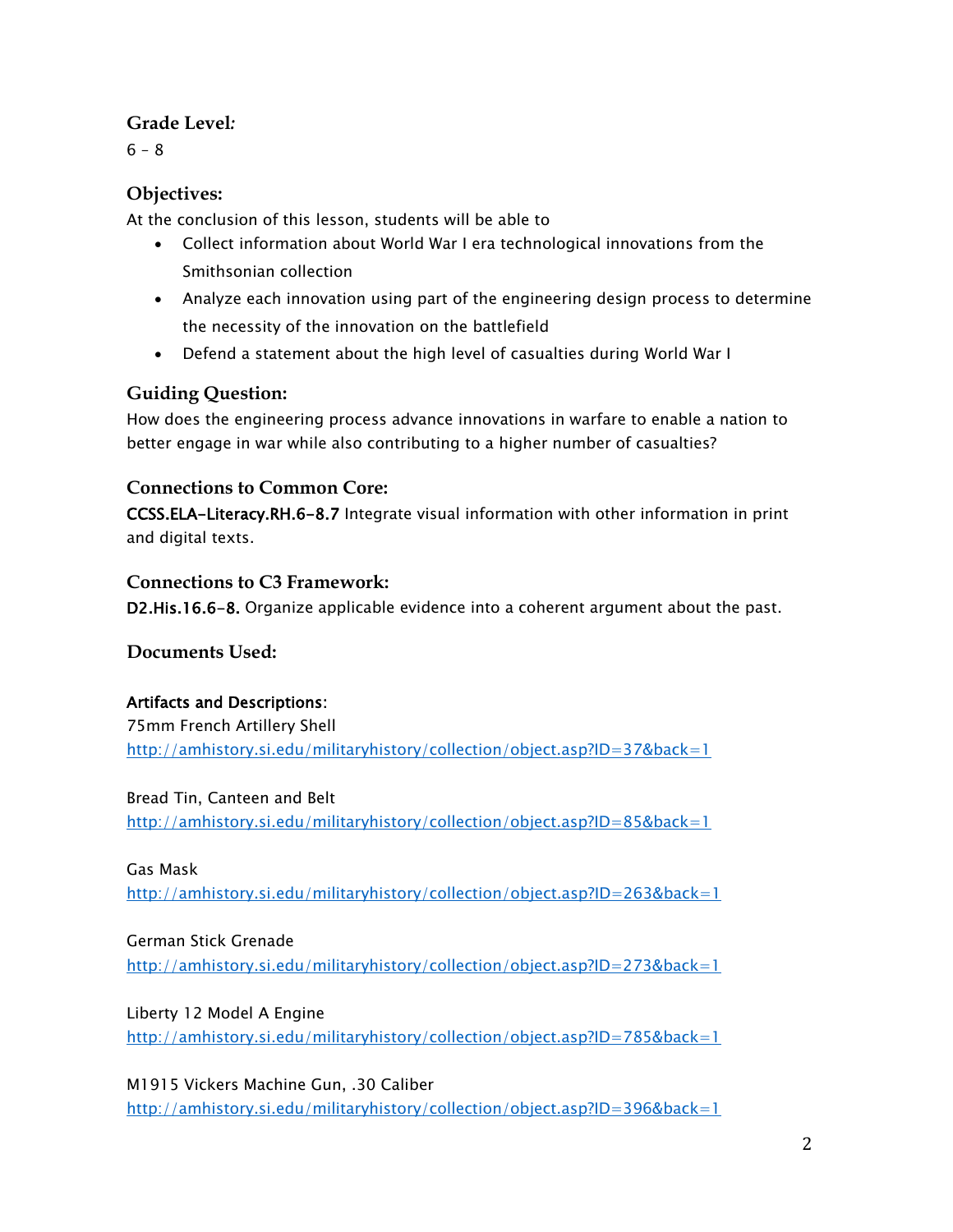#### M1918 Trench Knife

<http://amhistory.si.edu/militaryhistory/collection/object.asp?ID=369&back=1>

Model 1910 Entrenching Tool

<http://amhistory.si.edu/militaryhistory/collection/object.asp?ID=220&back=1>

Springfield M1903 Rifle, .30 Caliber with Bayonet and Sling <http://amhistory.si.edu/militaryhistory/collection/object.asp?ID=641&back=1>

### **Lesson Description:**

Overview: This lesson is designed to provide a practical application of the engineering process so students can draw inferences on the necessity of innovations for solving battlefield problems. Students will also be challenged to analyze the double-edged sword of these innovations that often contribute to greater casualty rates.

Time: One to two class periods

### **Materials:**

- Devices with internet access
- Innovations of World War I chart
- Writing utensils

### **Lesson Preparation:**

- Make one copy of the Innovations of World War I chart per student
- Students should understand the steps of the engineering process and how it is utilized by engineers to create innovations.
- Students should have a basic knowledge of battlefield and national conditions that existed throughout World War I (i.e. trench warfare, industrialized nations, etc.)

### **Procedure***:*

- Students should go to<http://amhistory.si.edu/militaryhistory/> and click on "Collection Search."
- Select World War I in the "Conflicts" section and "Select All" in the "Categories" section.
- Click, browse, and locate the nine artifacts to review. Be sure to enlarge each of the images.
- Students should complete the "Innovations of World War I" chart using the information on the website and supplementing with a history textbook.
- Using the collective information from chart, write a one to two paragraph essay defending the following statement: "World War I was the deadliest war to date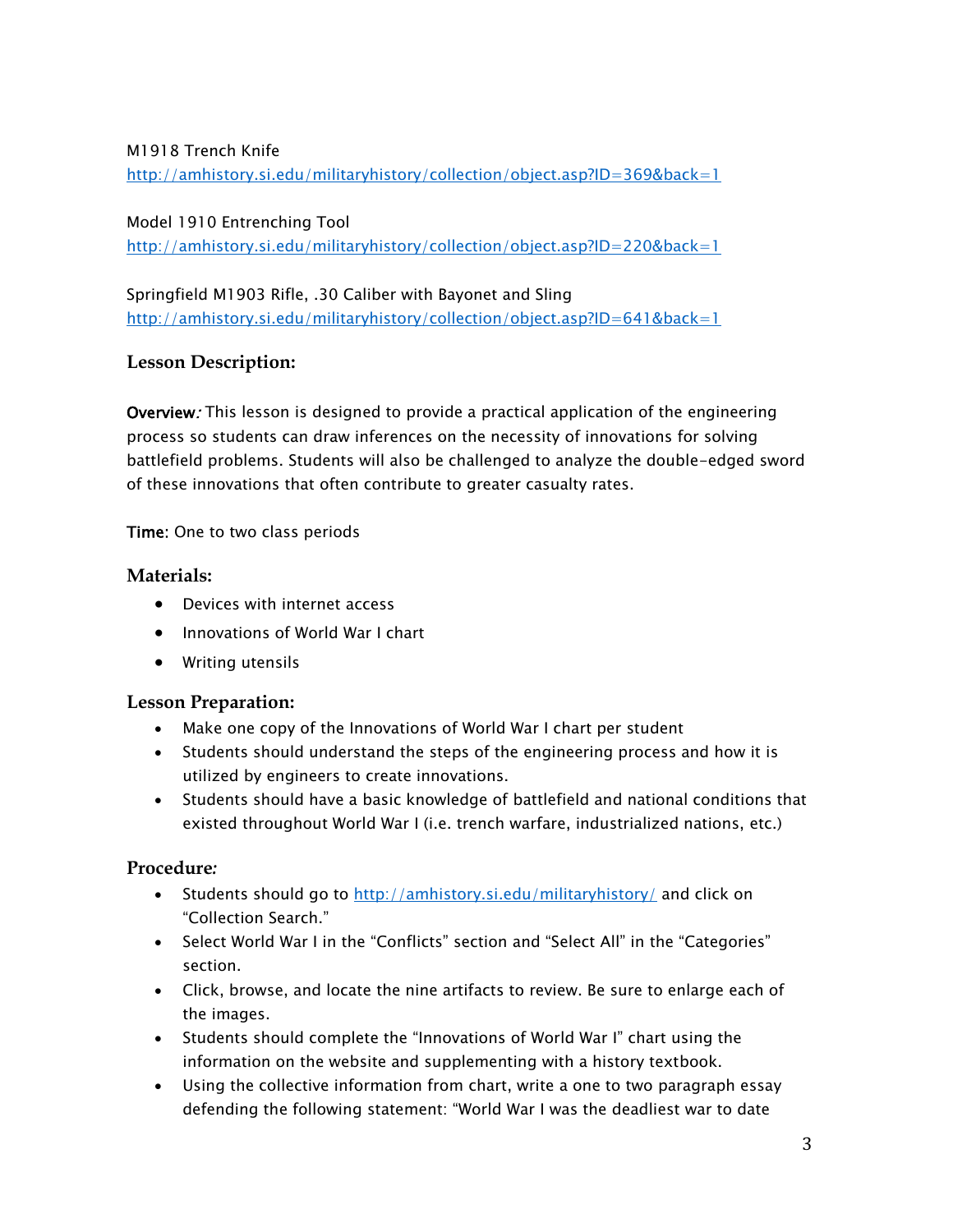because innovations of the time enabled more soldiers on the battlefield using deadlier weapons than ever before."

#### **Assessment Materials:**

- Innovations of World War I Chart
- completed essay

#### **Methods for Extension:**

- Research one or more of the innovations from your table to find out what it replaced or how it was able to be mass-produced at the time. Create a graphic (or write an essay) showing how the military came to develop it using the Engineering Design Process. Consider what soldiers used before that innovation.
- Is the sum of the parts greater than the whole? Select three innovations and make a "materials list" of all the pieces that make up the final product. Trace the process, machines, and raw materials necessary to manufacture each piece. Reflect on how these finished goods are representative of broader technological advancements.

### **Adaptations:**

- Complete only the Innovations of World War I chart and write a summarizing paragraph on the impact the inventions had on World War I.
- Complete four or five innovations on the table (as selected by the teacher) and write a one paragraph final essay supporting the argument.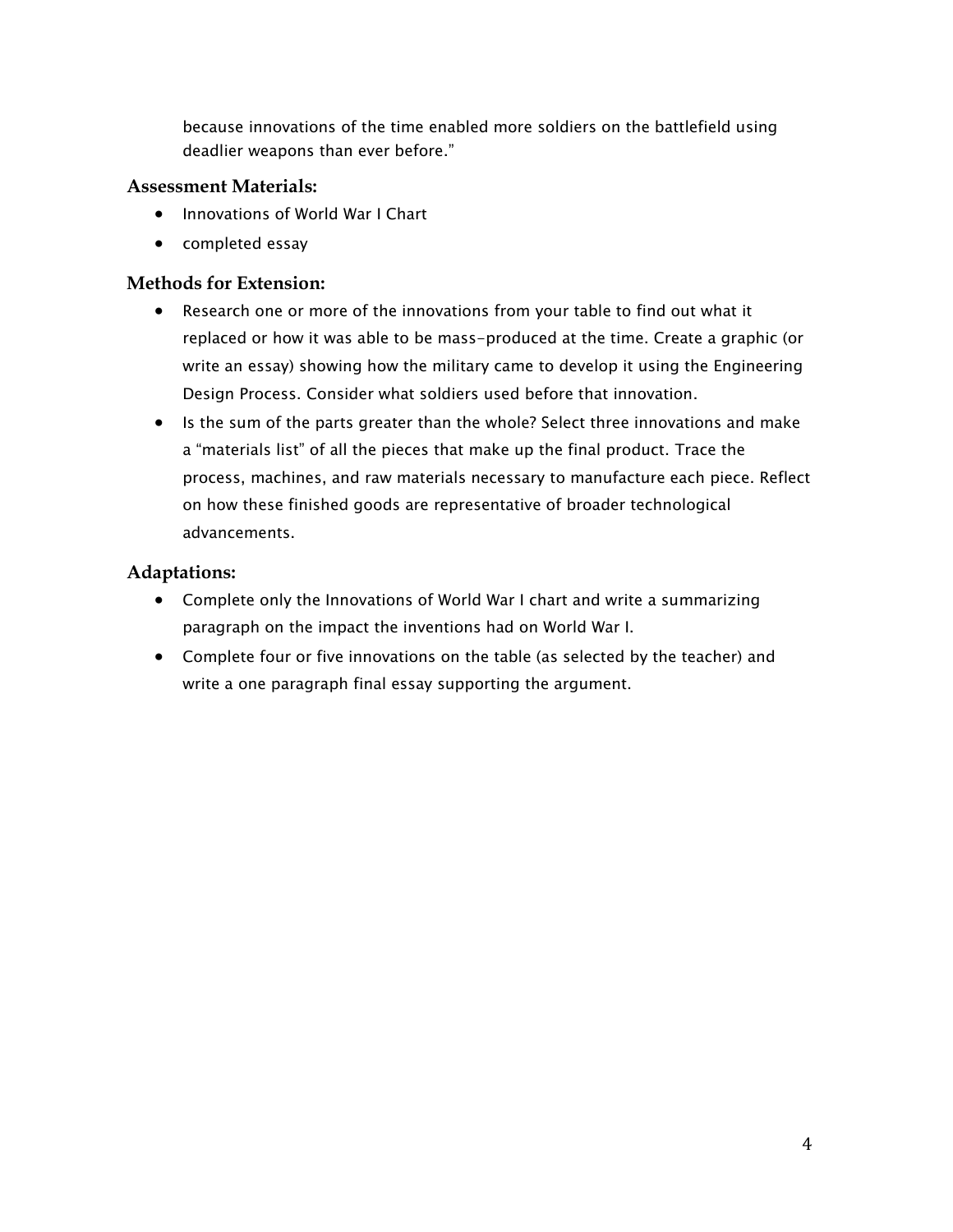#### **Bibliography**

#### Secondary Sources

- "Object Record: 75mm French Artillery Shell." Smithsonian National Museum of American History. Accessed February 13, 2014. http://amhistory.si.edu/militaryhistory/collection/object.asp?ID=37&back=1.
- "Object Record: Bread Tin, Canteen and Belt." Smithsonian National Museum of American History. Accessed February 13, 2014. http://amhistory.si.edu/militaryhistory/collection/object.asp?ID=85&back=1.
- "Object Record: Gas Mask." Smithsonian National Museum of American History. Accessed February 13, 2014. http://amhistory.si.edu/militaryhistory/collection/object.asp?ID=263&back=1.
- "Object Record: German Stick Grenade." Smithsonian National Museum of American History. Accessed February 13, 2014. http://amhistory.si.edu/militaryhistory/collection/object.asp?ID=273&back=1.
- "Object Record: Liberty 12 Model A Engine." Smithsonian National Museum of American History. Accessed February 13, 2014.
- http://amhistory.si.edu/militaryhistory/collection/object.asp?ID=785&back=1.
- "Object Record: M1915 Vickers Machine Gun, .30 Caliber." Smithsonian National Museum of American History. Accessed February 13, 2014. http://amhistory.si.edu/militaryhistory/collection/object.asp?ID=396&back=1.
- "Object Record: M1918 Trench Knife." Smithsonian National Museum of American History. Accessed February 13, 2014. http://amhistory.si.edu/militaryhistory/collection/object.asp?ID=369&back=1.
- "Object Record: Model 1910 Entrenching Tool." Smithsonian National Museum of American History. Accessed February 13, 2014. http://amhistory.si.edu/militaryhistory/collection/object.asp?ID=220&back=1.
- "Object Record: Springfield M1903 Rifle, .30 Caliber with Bayonet and Sling." Smithsonian National Museum of American History. Accessed February 13, 2014. http://amhistory.si.edu/militaryhistory/collection/object.asp?ID=641&back=1.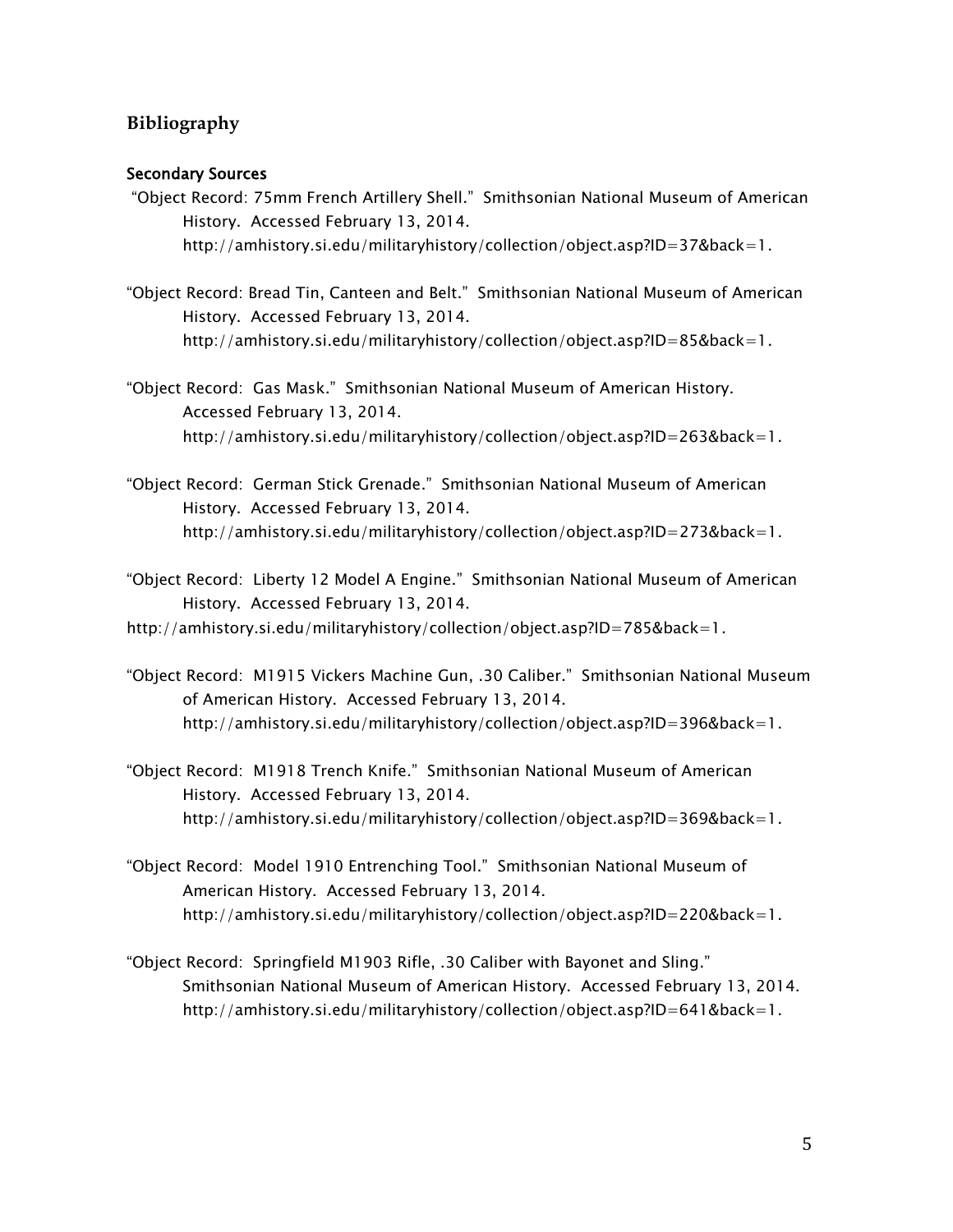# **Innovations of World War I**

With the Industrial Revolution in full swing and mass production methods being used in factories, innovations were rapidly produced and put to use on the battlefield. This enabled countries to put more soldiers on the battlefront with better equipment, including deadlier weapons. As a result, World War I was the deadliest war of its time.

Directions: Consider the Engineering Design Process, the Industrial Revolution, along with your knowledge of World War I and previous wars to complete this table.

#### The Engineering Design Process

- 1. Identify the Problem
- 2. Identify Criteria and Constraints
- 3. Brainstorm Possible Solutions
- 4. Generate Ideas
- 5. Explore Possibilities
- 6. Select an Approach
- 7. Build a Model or Prototype

| Innovation                     | Description | Impact on the battlefield (What did it make possible that was not possible<br>before? What battlefield problem did it resolve?) |
|--------------------------------|-------------|---------------------------------------------------------------------------------------------------------------------------------|
| 75mm French<br>Artillery Shell |             |                                                                                                                                 |
| Bread Tin,<br>Canteen and Belt |             |                                                                                                                                 |
| Gas Mask                       |             |                                                                                                                                 |
| German Stick<br>Grenade        |             |                                                                                                                                 |